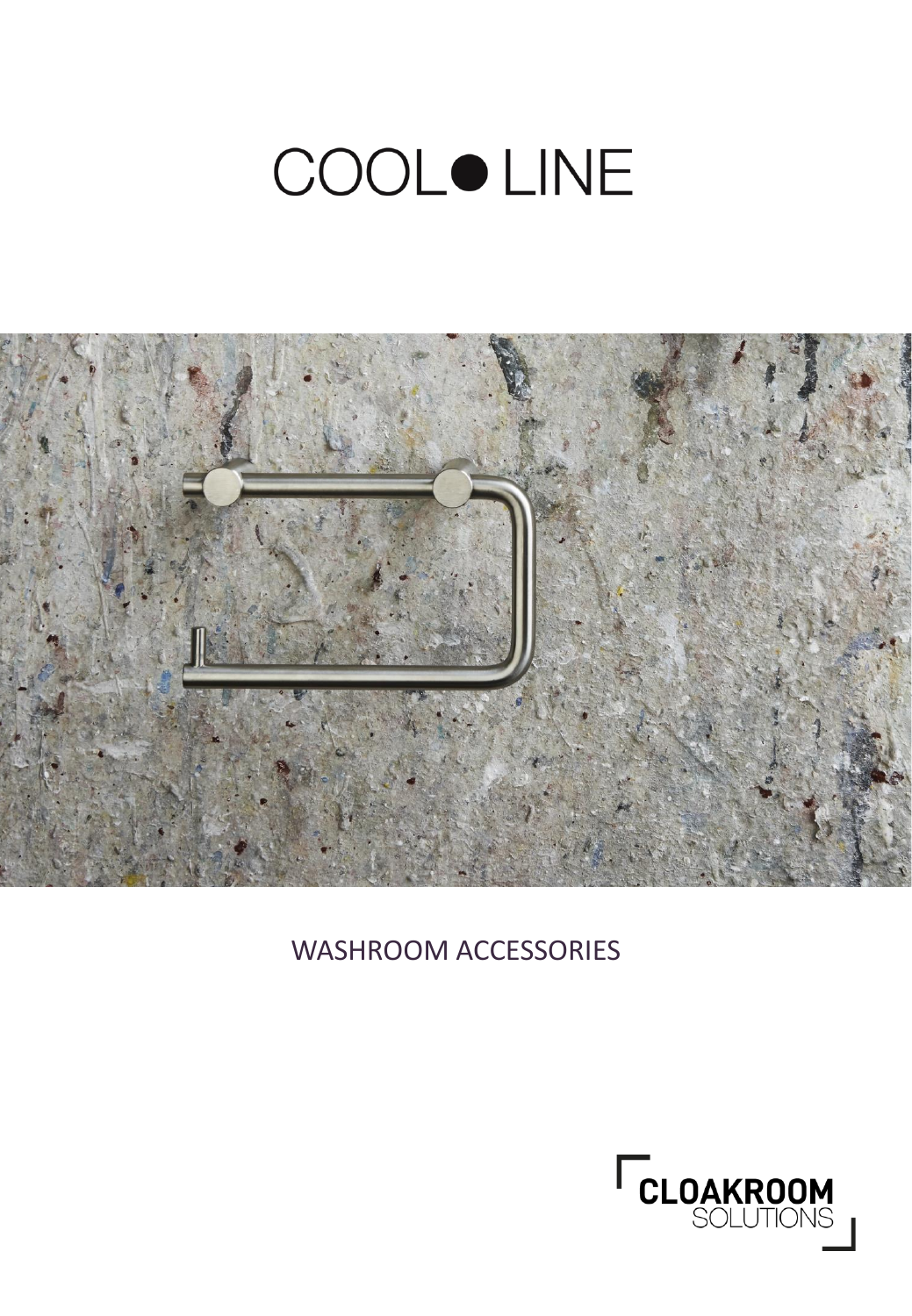## **COOLOLINE**

Beautifully formed stainless steel washroom products of the highest quality that will compliment any washroom designed and produced in Denmark.



Single Toilet Roll Holder CL-221.71 Satin CL-221.91 Polished



Single Toilet Roll Holder with Back Plate CL-222.71 Satin CL-222.91 Polished



Double Toilet Roll Holder CL-225.71 Satin CL-225.91 Polished Triple Toilet Roll Holder CL-227.71 Satin CL-227.91 Polished



Spare Toilet Roll Holder CL-218.71 Satin CL-218.91 Polished



Spare Toilet Roll Holder CL-219.71 Satin CL-219.91 Polished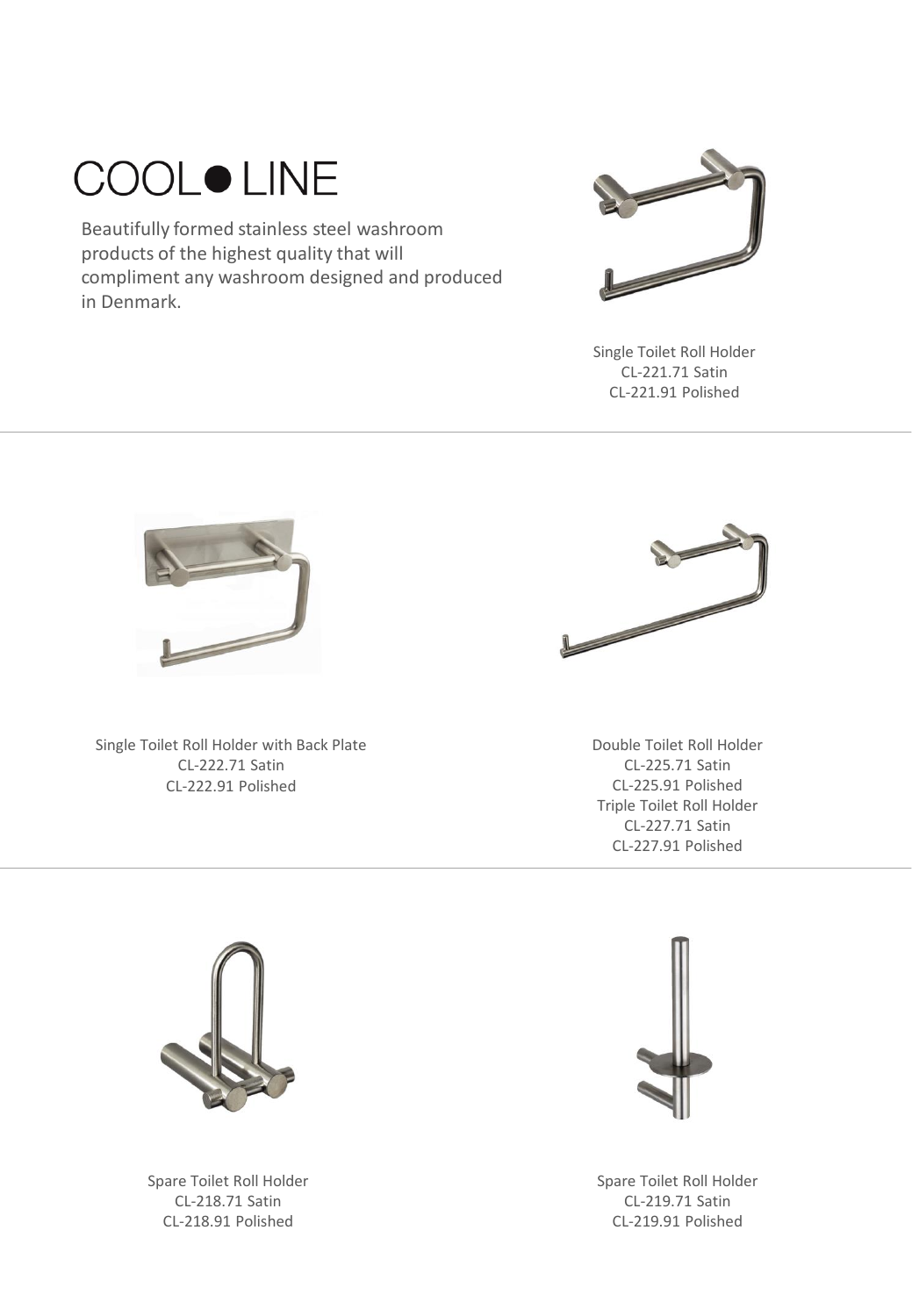

Towel | Coat Hook CL-200.71 Satin CL-200.91 Polished



Towel | Coat Hook CL-201.71 Satin CL-201.91 Polished



65mm Buffered Coat Hook CL-199.71 Satin CL-199.91 Polished



Double Towel | Coat Hook CL-205.71 Satin CL-205.91 Polished



Double Toilet Roll Holder CL-225.71 Satin CL-225.91 Polished



230mm Flannel Rack CL-202.71 Satin CL-202.91 Polished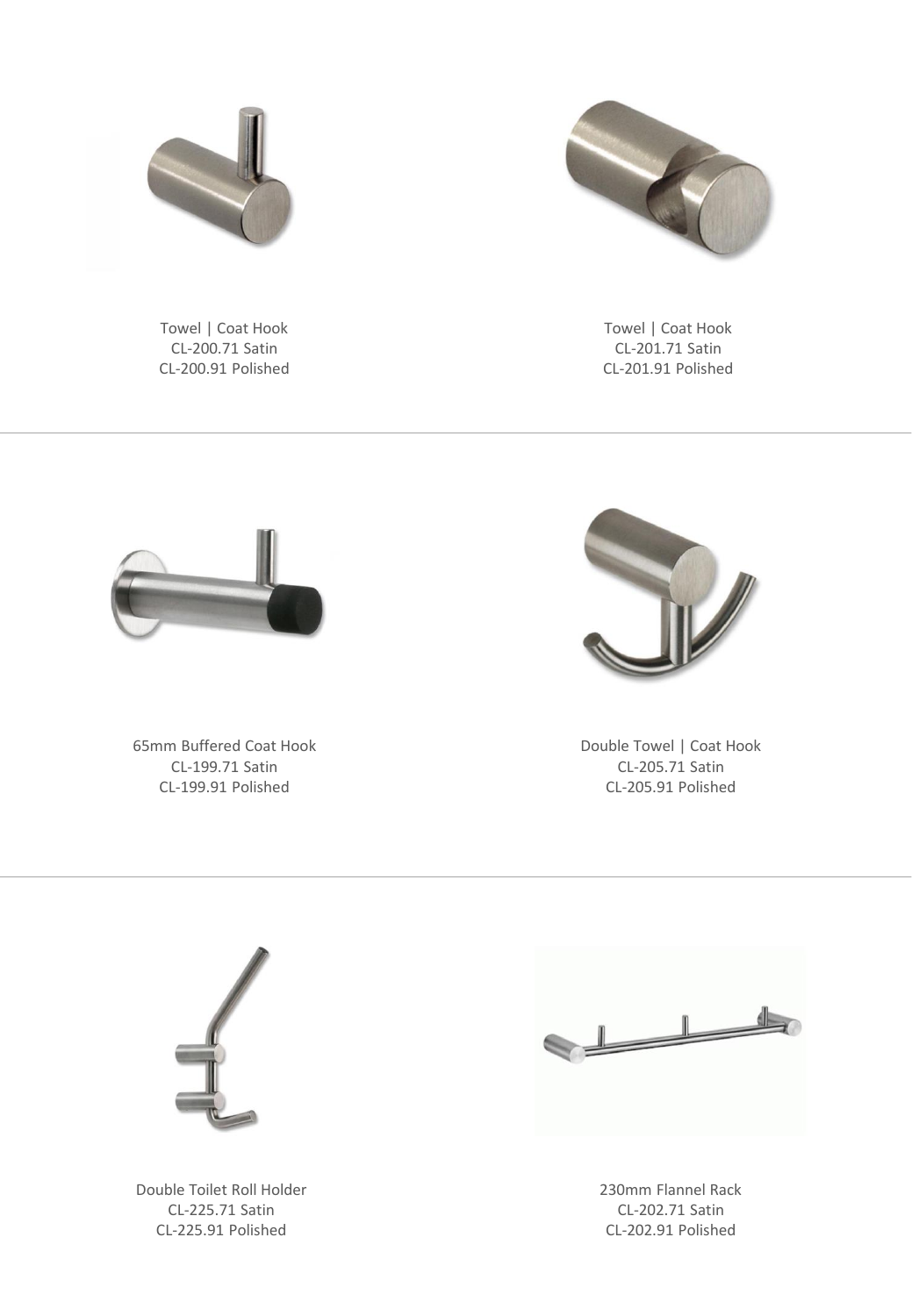



560mm Single Towel Rail CL-227.71 Satin CL-227.91 Polished

500mm Towel Rail CL-224.71 Satin CL-224.91 Polished



475mm Swivelling Towel Rail CL-228.71 Satin CL-228.91 Polished



500mm Towel Rack CL-250.71 Satin CL-250.91 Polished



500mm Mirror Shelf with Glass Base CL-230.71 Satin CL-230.91 Polished



230 x 230mm Corner Shelf with Glass Base CL-205.71 Satin CL-205.91 Polished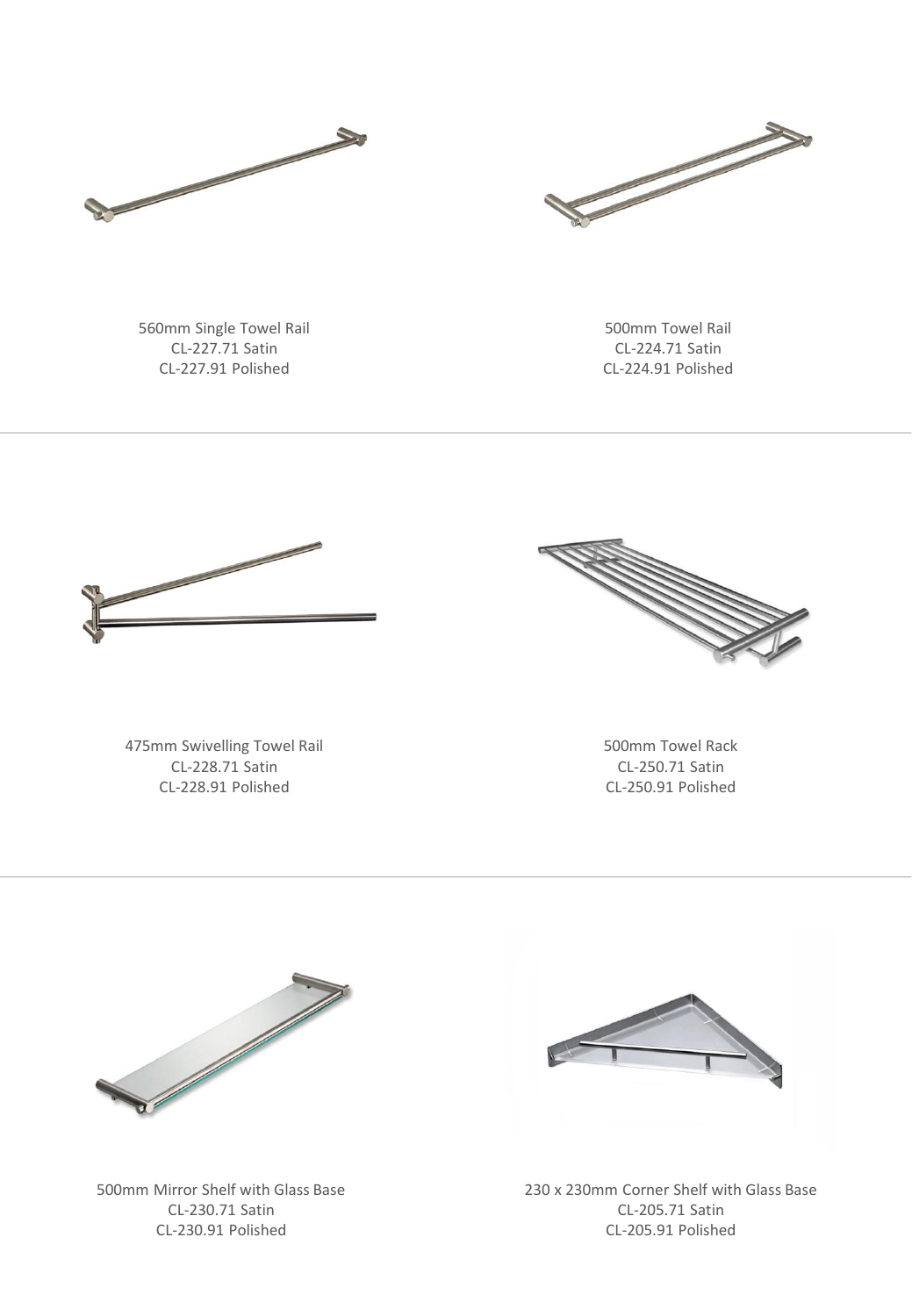

Soap Dish CL-215.71 Satin CL-215.91 Polished



Soap Dispenser CL-236.71 Satin (240ml) CL-236.91 Polished CL-244.71 Satin (750ml) CL-244.91 Polished



Paper Towel Dispenser CL-262.71 Satin



Waste Paper Bin CL-263.71 Satin



Toilet Brush Set CL-232.71 Satin CL-232.91 Polished CL-024.71 Satin - Lid CL-024.91 Polished - Lid



350mm Small Towel | Grab Rail CL-253.71 Satin CL-253.91 Polished